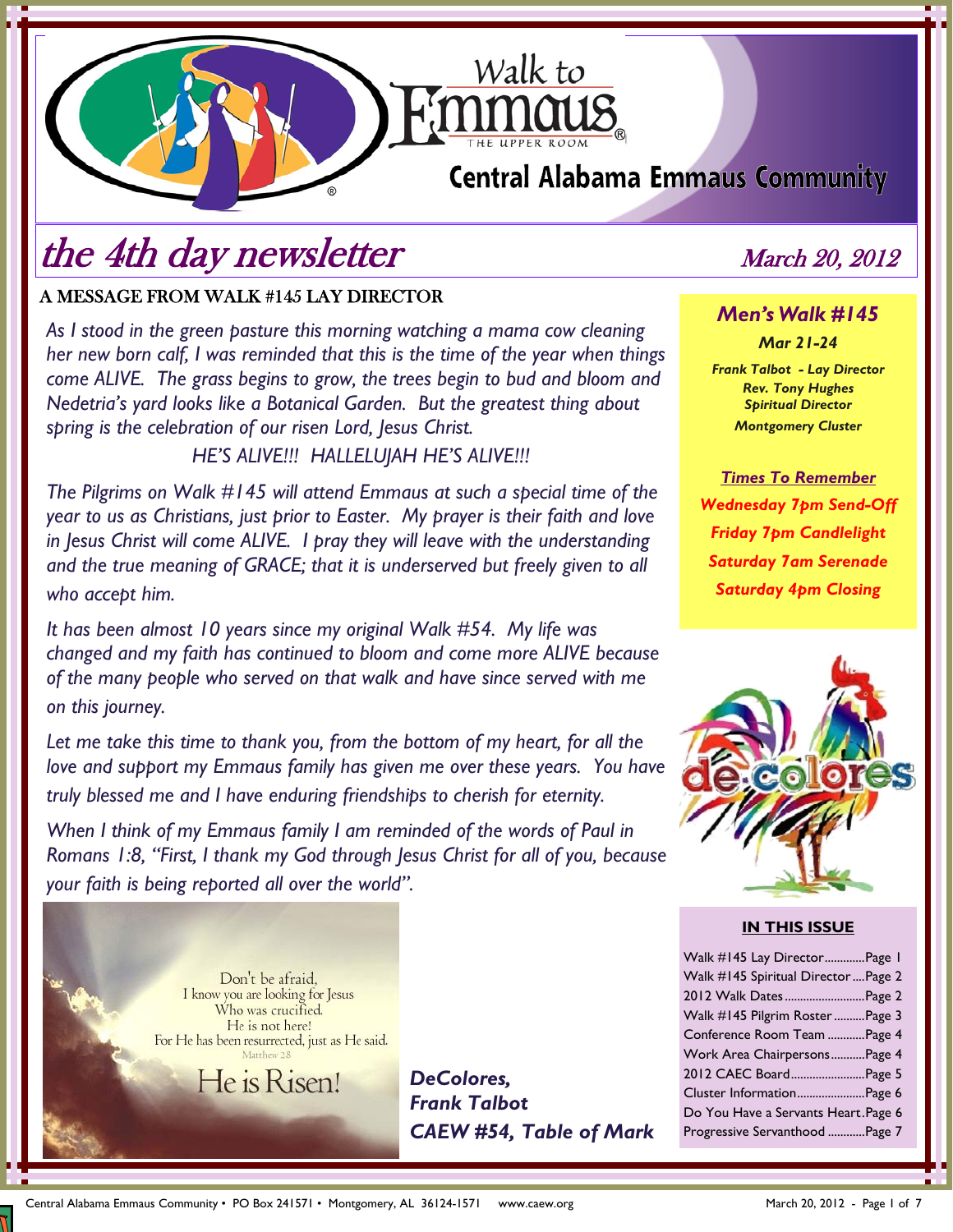### A MESSAGE FROM WALK #145 SPIRITUAL DIRECTOR

## CAEW Community,

I don't remember having looked forward to a walk like I have for walk #145. God has been present every step of the way. In bringing the team together, in both team meetings, and the amount of prayers that have been placed before the throne of God. The Holy Spirit has prepared all things for an opportunity for lives to be changed and Jesus to be lifted up.

Please pray that our team will be willing to be led of the Spirit that He might be in complete charge of this walk. My hope is that only God will be glorified and that the men of Walk #145

will go away from Alimisco remembering only the face of Jesus.

Tony Hughes - SD Walk #145

# The Cross of Love

- I'm sure as any parent knows it's
- hard to protect a child With bumps, bruises and sniffles
- and temperatures running wild.
- If at any time I would gladly take the pain
- Letting the little ones carry on with all the world to gain.
- I'd gladly give my life for the ones closest to my heart
- I'd give it all to show them that my He died to save His children love will never part.
- A love that strong will never end but continues shining through
- Giving to the advantage of what our Open arms are waiting when you Father feels for you.

He has a love so special that it's gone on through the years It's constant and it's lasting through heartache and through tears. The greatest love was shone when He went upon the cross Dying for our sins that day so we would not be lost.

The cross of love stands proudly for all the world to see because He thought of you & me. His grace and mercy will remain through out the end of days decide to come His way.

# Sign Up For Emmaus Prayer Vigils To sign up for a prayer vigil for Emmaus Walks locally and around the world go to:

## **http://www.3dayol.org**

click on the walk number on the schedule and look for sign up information.

## Community Prayer Requests **http://www.caew.org**

### 2012 Walk Dates to Remember

Women's Walk #146 Apr 18-21 Rene' Waldrop - Lay Director East Alabama Cluster

Men's Walk #147 May 16-19 Mike Whitt - Lay Director Valley Cluster

Women's Walk #148 Aug 22-25 Rita Carswell - Lay Director Prattville Cluster

Men's Walk #149 Sept 19-22 Waldo Edwards - Lay Director Elmore Cluster

Women's Walk #150 Oct 17-20 Lynn Mitchell - Lay Director Lake Martin Cluster

For additional Emmaus and Chrysalis information and updates, periodically

refer to our website at **WWW.CaeW.Org** Remember, God equips & gives you the means & strength you need to serve, and bring others to Christ.





**Agape Needs: 65 of each item for All Walks**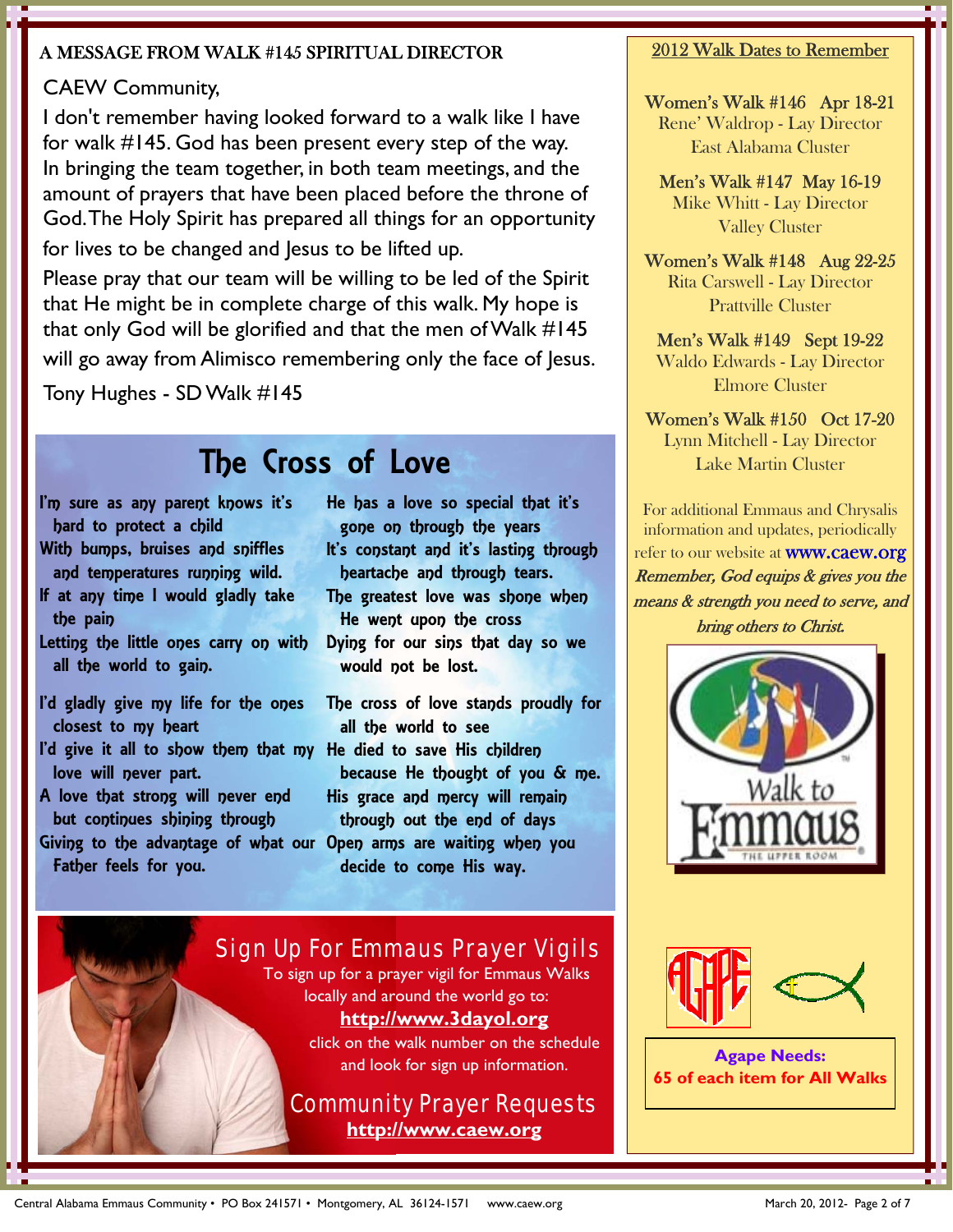# Pilgrims of Men's Walk #145

| <b>PIGLRIM</b>            | <b>CITY</b>      | <b>CHURCH</b>                         | <b>SPONSOR(S)</b>         |                         |
|---------------------------|------------------|---------------------------------------|---------------------------|-------------------------|
| Benjie Abbott             | Clanton          | <b>Walnut Creek UM</b>                |                           | Tony Hughes             |
| Allen Adler               | Troy             | <b>Park Memorial UMC</b>              |                           | Frank Talbot            |
| <b>Terry</b> Baker        | Opelika          | <b>Pine Grove</b>                     | Tricia & Leslie Wilkerson |                         |
| MelvinCaldwell            | Auburn           | City Church                           |                           | VickieCooper            |
| KenChance                 | Troy             | <b>Park Memorial UMC</b>              |                           | Frank Talbot            |
| <b>Thomas</b> Corum       | Montgomery       | <b>Eastmont Baptist Church</b>        | Jeremiah Jewell           |                         |
| <b>TimDavis</b>           | Dadeville        | <b>Beulah Baptist</b>                 |                           | <b>Bill</b> Hall        |
| DanielDeShazo             | Auburn           | Church of the Highlands               | Ted Ray Bobe              |                         |
| Chuck DuBose              | Dentsville       | Deatsville Baptist Church             |                           | Cindy Clem              |
| Keith Dukes               | Opelika          | <b>First Baptist Church Opelika</b>   | <b>TrinchuaDukes</b>      |                         |
| Berligh Edwards           | Daphne           | <b>Eastern Shore Baptist</b>          |                           | David Edwards           |
| KenEdwards                | Deatsville       | <b>Shoal Creek Baptist</b>            |                           | David Edwards           |
| Wayne Fitzgerald          | LaGrange GA      | LaGrange First Baptist                |                           | RitaLane                |
| Rod Foster                | Auburn           | Auburn UMC                            |                           | Molly Foster            |
| Pete <sup>Glenboski</sup> | <b>Sherrett</b>  | Asbury UMC                            | Victor <sub>Bey</sub>     |                         |
| Phil <sub>Hobbie</sub>    | Deatsville       | <b>First Baptist Prattville</b>       |                           | <b>Mark Pickler</b>     |
| Ronny Johnston            | Jasper           | <b>First Unitd Methodist</b>          | Gene Ann Mullins          |                         |
| TravisJordan              | Wetumpka         | <b>Eastmont Baptist Church</b>        | Scott Mills               |                         |
| Eric <i>Kimbrel</i>       | Opelika          | <b>Cornerstone UMC</b>                |                           | KenLott                 |
| Andy Kinman               | <b>Alex City</b> | <b>Rocky Creek Baptist</b>            |                           | Jimmy Aulner            |
| Gene Knowles              | Montgomery       | <b>Evangel Temple Assembly of God</b> |                           | <b>Pat</b> Barnt        |
| <b>Travis</b> Lee         | <b>Tallassee</b> | <b>New Prospect</b>                   | Ray & Lisa Barnes         |                         |
| Brett Lynn                | Opelika          | Cornerstone UMC                       |                           | Willie Mullis           |
| Collin McCrary            | Troy             | Park Memorial UMC                     |                           | Frank Talbot            |
| Travis McGough            | Ramer            | First Christian (Disciples/Christ     |                           | <b>Donald</b> McCanless |
| <b>Russ</b> McGriff       | Clanton          | <b>Walnut Creek UM</b>                |                           | <b>Tony</b> Hughes      |
| Frank McKenzie            | Auburn           | Cornerstone                           | Ashley/Jason Belcher      |                         |
| Garrett Payton            | Wetumpka         | <b>Eastmont Baptist Church</b>        | Jeremiah Jewell           |                         |
| Jeff Peppers              | Opelika          | First Baptist Church Opelika          |                           | Carey Owen              |
| Dean Priebe               | Waverly          | Auburn UMC                            | Charlie&ClaireGoldman     |                         |
| <b>Will</b> Roberts       | Orrville         | <b>Elkdale Baptist</b>                |                           | Darren McGilberry       |
| Mike Tatom                | <b>Banks</b>     | <b>Brundidge UMC</b>                  |                           | MikeRichards            |
| Don Taylor                | Montgomery       | <b>First Christian Church</b>         |                           | JimSmith                |
| John Walters              | <b>Mathews</b>   | St.James UMC                          | Bobbie/Kay Walters        |                         |
| <b>Gary</b> Waters        | Opelika          | <b>Providence Baptist</b>             |                           | Rusty Henson            |
| Daryl Whitehurst          | Alabaster        | <b>Alabaster First Baptist</b>        | StephenGreen              |                         |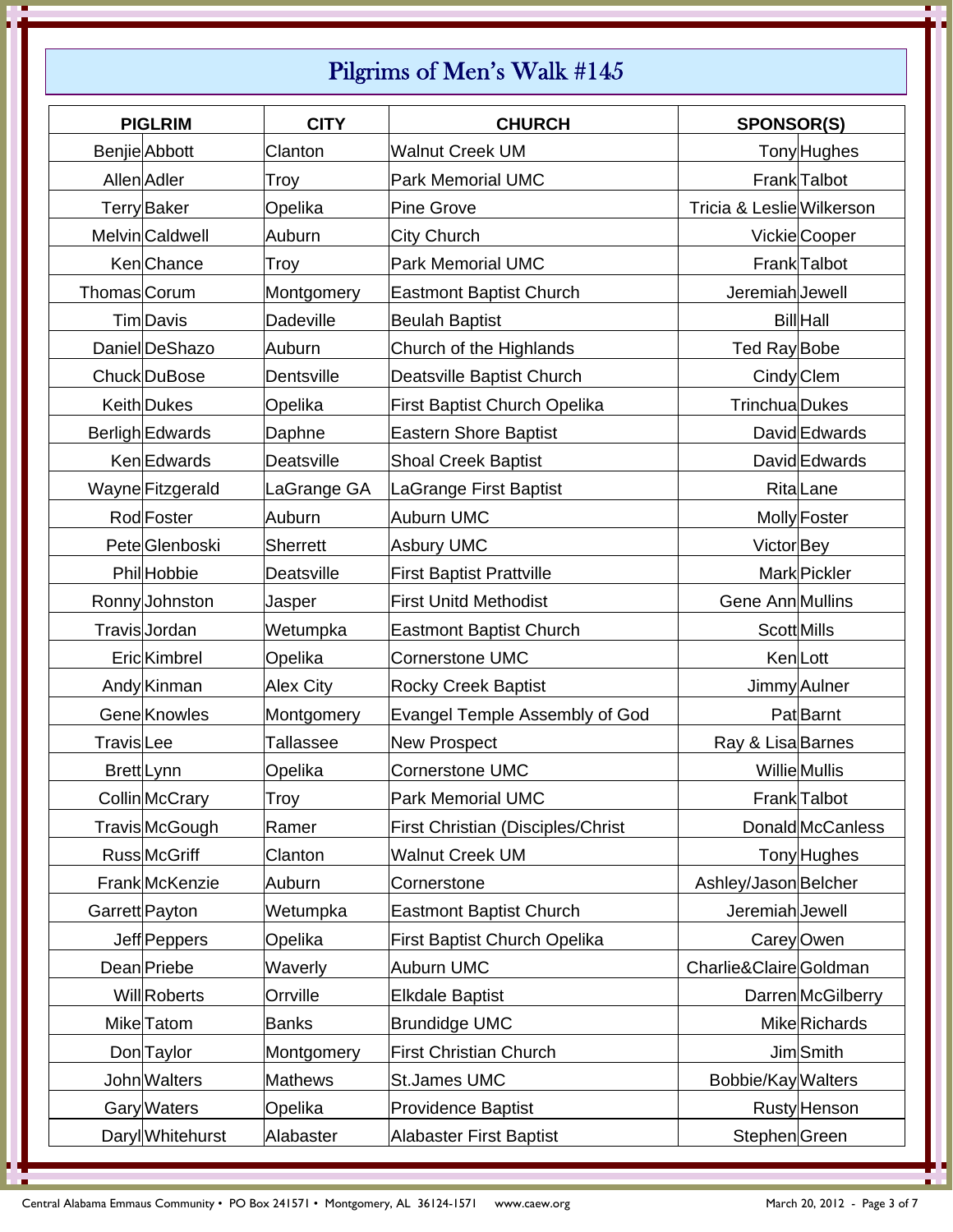### Conference Room - Men's Walk #145 || Work Areas - Men's Walk #145

Lay Director **Frank Talbot** Assistant Lay Directors Truman Hornsby

Spiritual Director Rev. Tony Hughes Assistant Spiritual Directors Rev. Eddie Kelsey

Assistant Table Leaders Skipper Ellis

 Don Ingram Darrell Pearson Dennis Teel Rev. Greg Nobles Rev. David Waldrop Rev. Mike Wells Music **Frank Clem**  Bert Beers Media **Ron Stanford**  Pete Green Table Leaders **Eric Canada**  Michael Fondren Keith Horne Steve Pemberton Stanley Sherrer Tony Wilkerson Todd Deavor Mack Lovelady Brad Rhymes Bill Talbot Jason Mills Board Rep. **Robert Beers** 

| <b>SUPPORT AREA</b>               | <b>CHAIRPERSON</b>                              |  |
|-----------------------------------|-------------------------------------------------|--|
| <b>AGAPE</b>                      | Stacy Deavor, Martha Ellis                      |  |
| <b>BEDTAGS</b>                    | Bobbie Walters, Linda Pearson                   |  |
| <b>BOOK COVERS / BAGS</b>         | Troy Area                                       |  |
| <b>BOOK TABLE</b>                 | Donna Hall, Louise Miles                        |  |
| <b>CANDLELIGHT</b>                | John & Kay Morris                               |  |
| <b>ENTERTAINMENT</b>              | Allen Brewer                                    |  |
| <b>FRIDAY NIGHT PARTY</b>         | Nedetria Talbot                                 |  |
| <b>GREETERS</b>                   | Marilyn Heard, George Evans                     |  |
| <b>HOUSING &amp; REGISTRATION</b> | Dale Todd, Pat Barnt                            |  |
| <b>LOGISTICS</b>                  | Dan Goslin                                      |  |
| <b>MEAL PREPARATIONS</b>          | Tennie Sanford                                  |  |
| <b>MEAL SERVICE</b>               | Helen Johnson, Robin Cozadd                     |  |
| <b>NAME TAGS</b>                  | Brenda Easterwood                               |  |
| <b>NEWSLETTER</b>                 | Sherry Watkins                                  |  |
| <b>PHOTOGRAPHY</b>                | Ken Marsh                                       |  |
| REFRESHMENTS                      | Betty Vance, Linda Pearson                      |  |
| <b>SERENADE</b>                   | Lisa & Randy Helms,                             |  |
| <b>SPEAKERS' PRAYER CHAPEL</b>    | Ron Osborne, Carrol Jeffcoat,<br>Walter Nanney, |  |
| <b>SPONSORS' HOUR</b>             | Jim Smith, Patti Barnes                         |  |
| <b>72 HOUR PRAYER VIGIL</b>       | Susan Outlaw                                    |  |
| <b>WORSHIP</b>                    | Tony & AnnetteThacker                           |  |

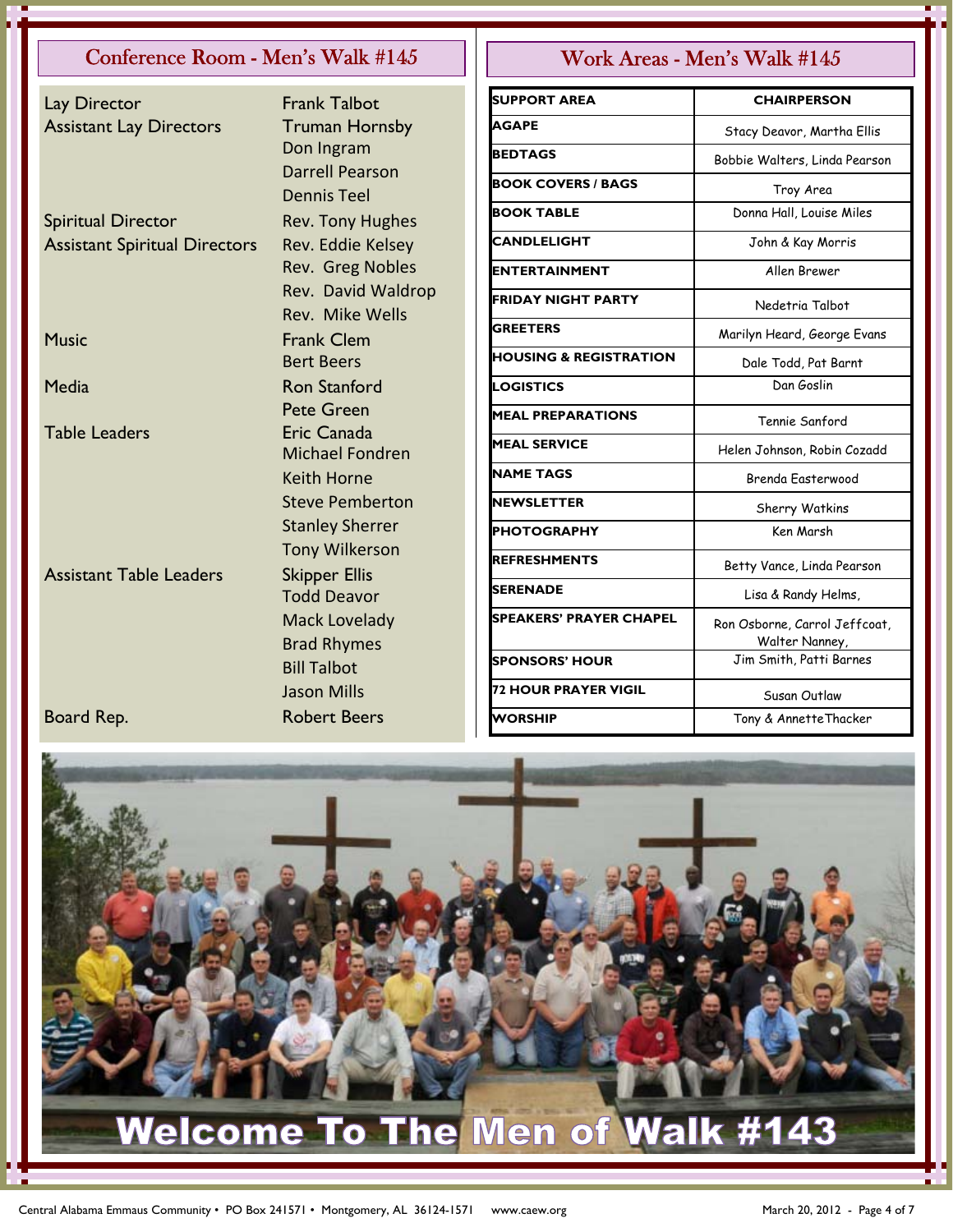

# www.CAEW.org

If you don't have email or computer access, call anyone in the Community to assist you with any update needed to your current address, phone or other information.

| <b>Emmaus Work</b><br>Area                           | 2012 Community<br><b>Board Representative</b> |  |
|------------------------------------------------------|-----------------------------------------------|--|
| 72 Hour Prayer Vigil                                 | <b>Wendy Rajan</b>                            |  |
| Agape                                                | <b>Lynnie Kopp</b>                            |  |
| <b>Book Table</b>                                    | <b>Pat Barnt</b>                              |  |
| Candlelight                                          | Don Ingram                                    |  |
| <b>Food Preparation</b>                              | <b>Robert Turner</b>                          |  |
| <b>Friday Night Party</b>                            | <b>Tracie Starr</b>                           |  |
| <b>Greeters</b>                                      | <b>Kathy Nichols</b>                          |  |
| <b>Housing and Registration</b>                      | <b>Kathy Nichols</b>                          |  |
| Logistics                                            | Danny Sanford                                 |  |
| <b>Meal Service</b>                                  | <b>Rita Carswell</b>                          |  |
| Music & Media                                        |                                               |  |
| Photography                                          | <b>Sharon Irish</b>                           |  |
| <b>Refreshments</b>                                  | <b>Tracie Starr</b>                           |  |
| Serenade                                             | <b>Michelle Granberry</b>                     |  |
| <b>Speaker's Prayer Chapel</b>                       | <b>Wendy Rajan</b>                            |  |
| Sponsor's Hour                                       | <b>Kay Morris</b>                             |  |
| <b>Supplies</b>                                      | <b>Judy Lovelady</b>                          |  |
| Worship                                              | <b>Darrell Pearson</b>                        |  |
| Registrar - Men's                                    | Jim Snyder                                    |  |
| Registrar - Women's                                  | Lynn "Mo" Moseley                             |  |
| Name Badge Coordinator                               | <b>Brenda Easterwood</b>                      |  |
| <b>Community Website Coordinator</b>                 | <b>Allen Brewer</b>                           |  |
| <b>Community Newsletter</b><br><b>Sherry Watkins</b> |                                               |  |
| <b>Community Spiritual Director</b>                  | Jamie Barkley                                 |  |
| <b>Community Lay Director</b>                        | <b>Darrell Pearson</b>                        |  |
| <b>Community ALD</b>                                 | Don Ingram                                    |  |
| <b>Community Treasurer</b>                           | <b>Michelle Granberry</b>                     |  |
| <b>Community Secretary</b>                           | <b>Sharon Irish</b>                           |  |
| <b>Communications Coordinator</b>                    | <b>Pat Barnt</b>                              |  |
| <b>Community ASDs</b>                                | Dru Mattox, Mike Wells                        |  |
|                                                      | & David Waldrop                               |  |
| <b>Chrysalis Committee Chairperson</b>               | <b>Angi Rhymes</b>                            |  |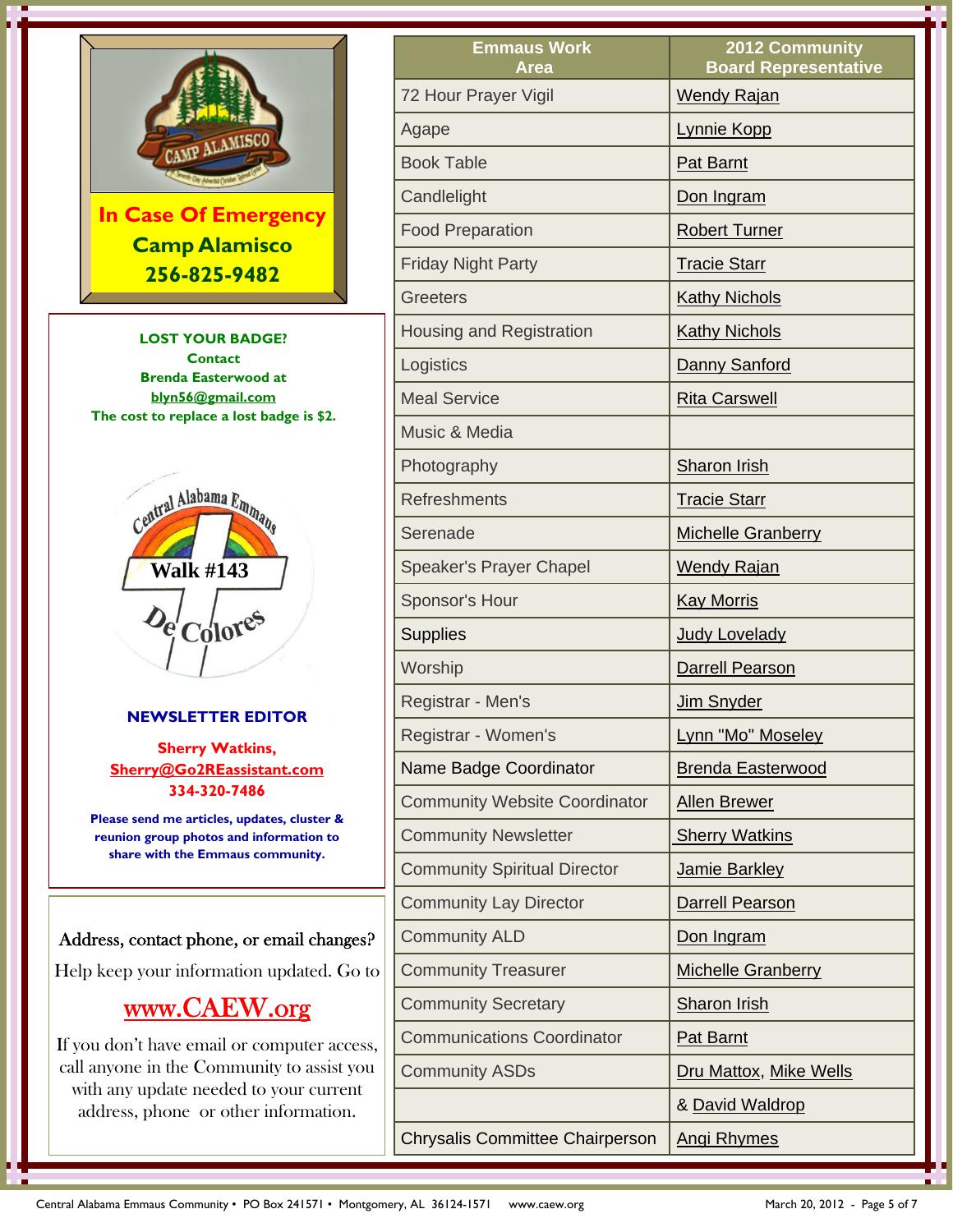# **2012 CAEW—CLUSTER INFORMATION**

**East Alabama Emmaus Cluster:** Contact – Sharon Irish mail: sharonandart@bellsouth.net - 334-887-5762 Covered dish dinners are on the first Tuesday following each walk at 6pm at Auburn UMC or Trinity UMC (Opelika).

**Elmore County Emmaus Cluster:** Contact – Shirley Esco email: dsesco9696@dishmail.net - 334-569-3909 Meets the  $2<sup>nd</sup>$  Tuesday of each month at Elmore UMC.

**Lake Martin Area Emmaus Cluster :** Contact – Jim Ferguson email: thefergusons73@gmail.com Meets on Mondays following a walk at 6:30pm and have a covered dish dinner. Rotate between Flint Hill UMC, Dadeville FUMC, Trinity UMC, and Hillabee Baptist.

**Millbrook Miracles Emmaus Cluster:** Contact – Jamie Brown email: jybsphr03@aol.com - 334-462-0300 Meets at 12 noon on the  $4<sup>th</sup>$  Sunday of each month for a covered dish meal. Odd numbered months at Millbrook FUMC and even numbered months at Robinson Springs UMC.

**Montgomery Emmaus Cluster:** Contact Pat Barnt pbarnt@gmail.com - 334-279-9112 Covered dish dinners are held at Aldersgate UMC on the  $4<sup>th</sup>$ Tuesday of each month at 6:30pm

**Prattville Walkers Emmaus Cluster:** Contact Brad Zimanek iowahawks22@msn.com - 334-717-0739 or

Ed Reschke – ereschke@hotmail.com Bring snack and drink to share. Meetings on  $3<sup>rd</sup>$  Thursday at 6:30pm at Trinity UMC in Prattville.

**Selma Emmaus Cluster:** Contact – Shelton Nichols email: sheltononree@charter.net - 334-875-2252 Covered dish dinners held the first Tuesday of each month at 6:30pm at Church Street UMC in the fellowship hall.

#### **Valley Emmaus Cluster:** Contact – Gary Harris Email: music@lumchurch.com

Covered dish dinners are held at various church locations at 6:30pm on the Tuesday following each walk. If walks are back to back, the two walks are combined in one dinner after the second walk.



# **Do You Have A Servant's Heart?**

Has God blessed you with the insight to see the needs of others and reach out in compassion and understanding even when they, themselves, cannot reach out and ask for help?

This month I had the rare opportunity to not only reach out and touch a few lives, but to be blessed in return. I say rare because in my own experience, it's either been one or the other—not both at the same time. I used to believe that it was because giving and receiving at the same time would take the focus off what God intended for us, or the other party, to learn.

But this month, as I was fulfilling God's desire for me to serve others, He sent others to act as servants to my family. And you know what I learned? Humbling yourself to receive God's blessings is just as important as humbling yourself to give God's blessings to others. Whether you give or you receive, you must first humble yourself before the Lord and let His will take precedence over your circumstances, your emotions, your finances, and your actions.

It doesn't matter what you own, how much money you have in the bank, how talented or educated you are, or how many people you know. If God calls you to have a servant's heart, He will make a way for you to accomplish what He has put on your heart to do.

A servant's heart has more to do with your relationship with God than it has to do with your desire to be recognized for your good deeds. Having a servant's heart is one the most beautiful expressions of love I know. It's showing your love to another human being by simply being who God intended you to be. It's about seeing a need and fulfilling it without any strings attached. It's about making yourself uncomfortable so that someone else could be comfortable. It's about showing Christ's love through your actions and words. And finally, it's about touching the lives of those around you with such a gentle kindness that your act will be remembered for years to come.

Pay attention when God calls you to serve others. Listen with your heart, not your mind. Hear what God wants you to do—not what you think should be done.

You might think a check to pay a bill will solve someone's problem, but that might not be what God wants you to do. God may want you to teach that person how to budget his income so that he's not in the same boat next month. You might think a prayer is all that is needed, but God might want you spend quality time with that person. You might think a having a garage sale to remove clutter from someone's life will help her get more focused, but God might want you to help that person reorganize her life by ministering to her soul while you weed through her material possessions.

Taking the time to listen to what God wants you to do, humbling yourself to do what He has called you to do, and then faithfully following His orders regardless of how uncomfortable it makes you is truly what a servant's heart is all about. It's selfless love at its best and God couldn't ask for a better gift or testimony of your relationship with Him.